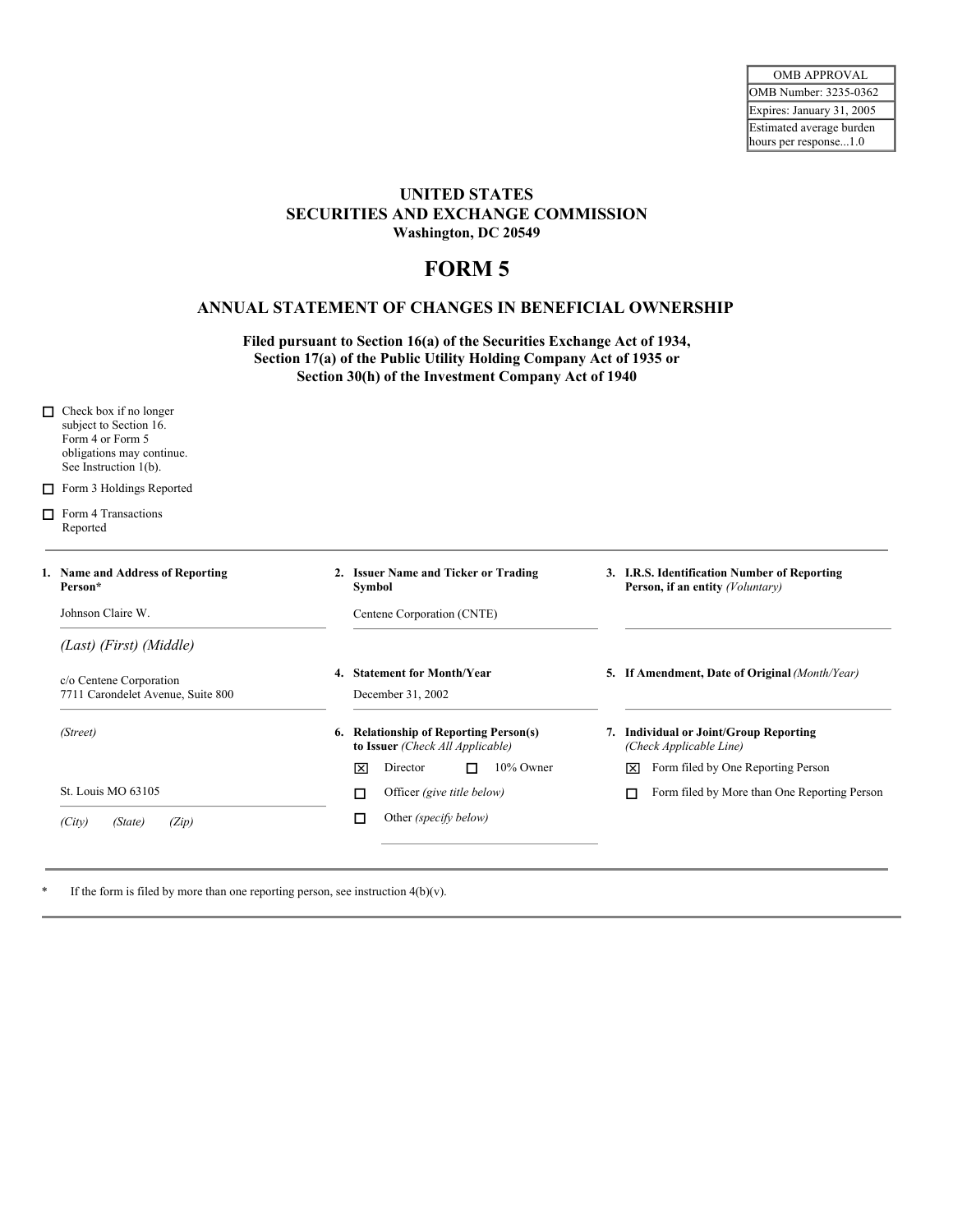|                                              |              |  |                                            |                                                          |                                      |                                                                          |                             |       | Table I - Non-Derivative Securities Acquired, Disposed of, or Beneficially Owned                                              |    |                                                                   |                                        |                         |
|----------------------------------------------|--------------|--|--------------------------------------------|----------------------------------------------------------|--------------------------------------|--------------------------------------------------------------------------|-----------------------------|-------|-------------------------------------------------------------------------------------------------------------------------------|----|-------------------------------------------------------------------|----------------------------------------|-------------------------|
| 1. Title of<br><b>Security</b><br>(Instr. 3) |              |  | 2. Transaction<br>Date<br>(Month/Day/Year) | 2A. Deemed Execution<br>Date, if any<br>(Month/Day/Year) | 3. Transaction<br>Code<br>(Instr. 8) | 4. Securities Acquired (A)<br>or Disposed of (D)<br>(Insert. 3, 4 and 5) |                             |       | 5. Amount of Securities<br><b>Beneficially Owned</b><br>at the End of Issuer's<br><b>Fiscal Year</b><br>(Instr. $3$ and $4$ ) | 6. | Ownership<br>Form:<br>Direct (D) or<br>Indirect (I)<br>(Instr. 4) | 7. Nature of<br>Indirect<br>(Instr. 4) | Beneficial<br>Ownership |
|                                              |              |  |                                            |                                                          |                                      | Amount                                                                   | (A)<br>$\mathbf{or}$<br>(D) | Price |                                                                                                                               |    |                                                                   |                                        |                         |
|                                              | Common Stock |  |                                            |                                                          | J(1)                                 | 3,305                                                                    | $\mathbf D$                 |       | 259,723                                                                                                                       |    | $\mathbf D$                                                       |                                        |                         |
|                                              |              |  |                                            |                                                          |                                      |                                                                          |                             |       |                                                                                                                               |    |                                                                   |                                        |                         |
|                                              |              |  |                                            |                                                          |                                      |                                                                          |                             |       |                                                                                                                               |    |                                                                   |                                        |                         |
|                                              |              |  |                                            |                                                          |                                      |                                                                          |                             |       |                                                                                                                               |    |                                                                   |                                        |                         |
|                                              |              |  |                                            |                                                          |                                      |                                                                          |                             |       |                                                                                                                               |    |                                                                   |                                        |                         |
|                                              |              |  |                                            |                                                          |                                      |                                                                          |                             |       |                                                                                                                               |    |                                                                   |                                        |                         |
|                                              |              |  |                                            |                                                          |                                      |                                                                          |                             |       |                                                                                                                               |    |                                                                   |                                        |                         |
|                                              |              |  |                                            |                                                          |                                      |                                                                          |                             |       |                                                                                                                               |    |                                                                   |                                        |                         |
|                                              |              |  |                                            |                                                          |                                      |                                                                          |                             |       |                                                                                                                               |    |                                                                   |                                        |                         |
|                                              |              |  |                                            |                                                          |                                      | Page 2                                                                   |                             |       |                                                                                                                               |    |                                                                   |                                        |                         |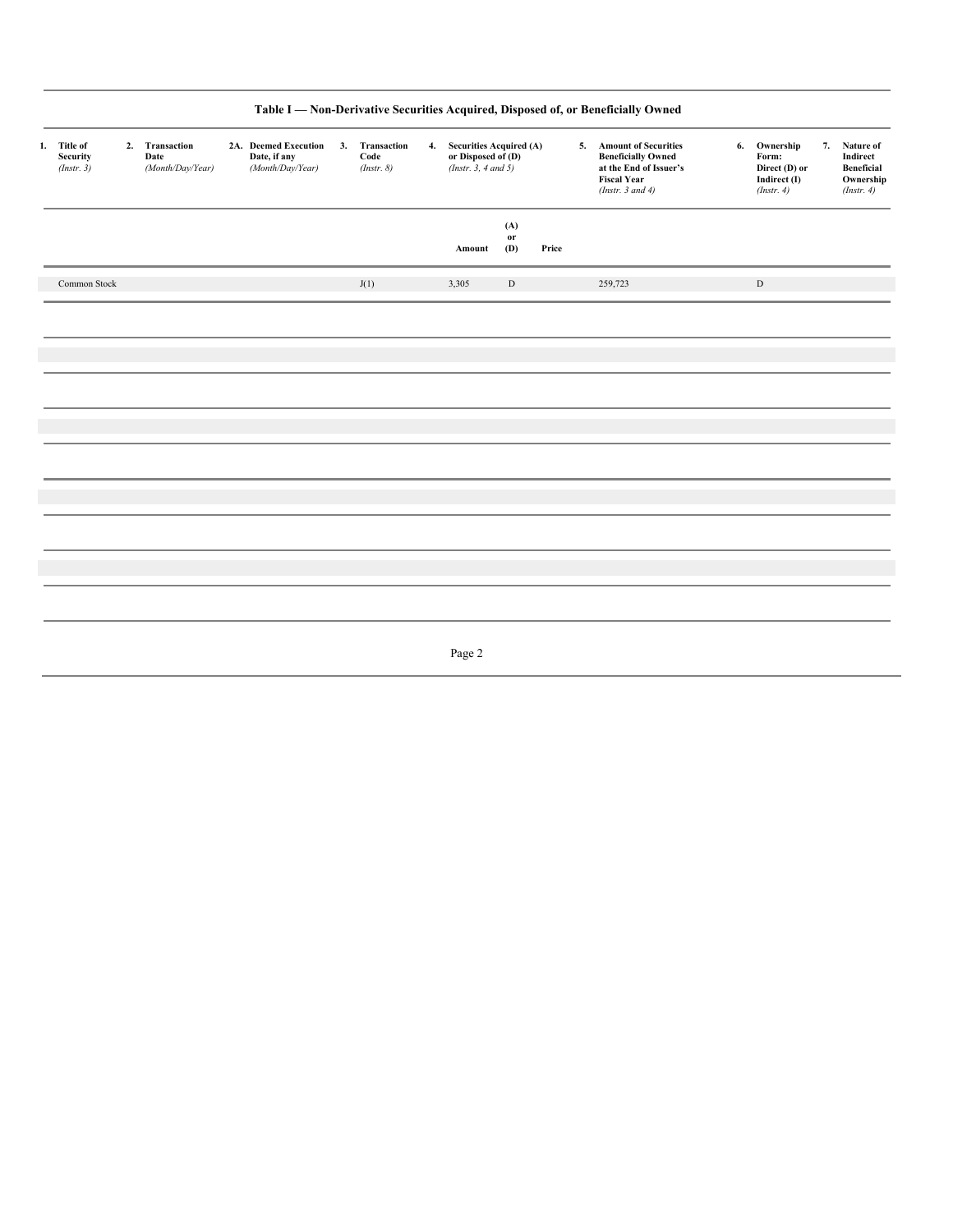| <b>Security</b><br>(Insert. 3)          |                        | <b>Conversion or Exercise</b><br><b>Price of Derivative</b><br><b>Security</b> | 3. | <b>Transaction Date</b><br>(Month/Day/Year) | Date, if any<br>(Month/Day/Year) |                                | (Instr. 8)   |                                                                                                                                                                        | (Insert. 3, 4 and 5) |                                                                                          |
|-----------------------------------------|------------------------|--------------------------------------------------------------------------------|----|---------------------------------------------|----------------------------------|--------------------------------|--------------|------------------------------------------------------------------------------------------------------------------------------------------------------------------------|----------------------|------------------------------------------------------------------------------------------|
|                                         |                        |                                                                                |    |                                             |                                  |                                |              |                                                                                                                                                                        | (A)                  | (D)                                                                                      |
| Employee Stock Option<br>(right to buy) |                        | \$22.71                                                                        |    | 7/24/02                                     |                                  |                                | $\mathbf{A}$ |                                                                                                                                                                        |                      |                                                                                          |
|                                         |                        |                                                                                |    |                                             |                                  |                                |              |                                                                                                                                                                        |                      |                                                                                          |
|                                         |                        |                                                                                |    |                                             |                                  |                                |              |                                                                                                                                                                        |                      |                                                                                          |
|                                         |                        |                                                                                |    |                                             |                                  |                                |              |                                                                                                                                                                        |                      |                                                                                          |
|                                         |                        |                                                                                |    |                                             |                                  |                                |              |                                                                                                                                                                        |                      |                                                                                          |
|                                         |                        |                                                                                |    |                                             |                                  |                                |              |                                                                                                                                                                        |                      |                                                                                          |
|                                         |                        |                                                                                |    |                                             |                                  |                                |              |                                                                                                                                                                        |                      |                                                                                          |
|                                         |                        |                                                                                |    |                                             |                                  |                                |              |                                                                                                                                                                        |                      |                                                                                          |
|                                         |                        |                                                                                |    |                                             |                                  |                                |              |                                                                                                                                                                        |                      |                                                                                          |
|                                         |                        |                                                                                |    |                                             |                                  |                                |              |                                                                                                                                                                        |                      |                                                                                          |
|                                         |                        |                                                                                |    |                                             |                                  |                                |              |                                                                                                                                                                        |                      |                                                                                          |
|                                         | 1. Title of Derivative |                                                                                | 2. |                                             |                                  | 3A. Deemed Execution<br>Page 3 |              | Table II - Derivative Securities Acquired, Disposed of, or Beneficially Owned<br>(e.g., puts, calls, warrants, options, convertible securities)<br>4. Transaction Code |                      | <b>Number of Derivative Securities</b><br>5.<br>Acquired (A) or Disposed of (D)<br>7,500 |